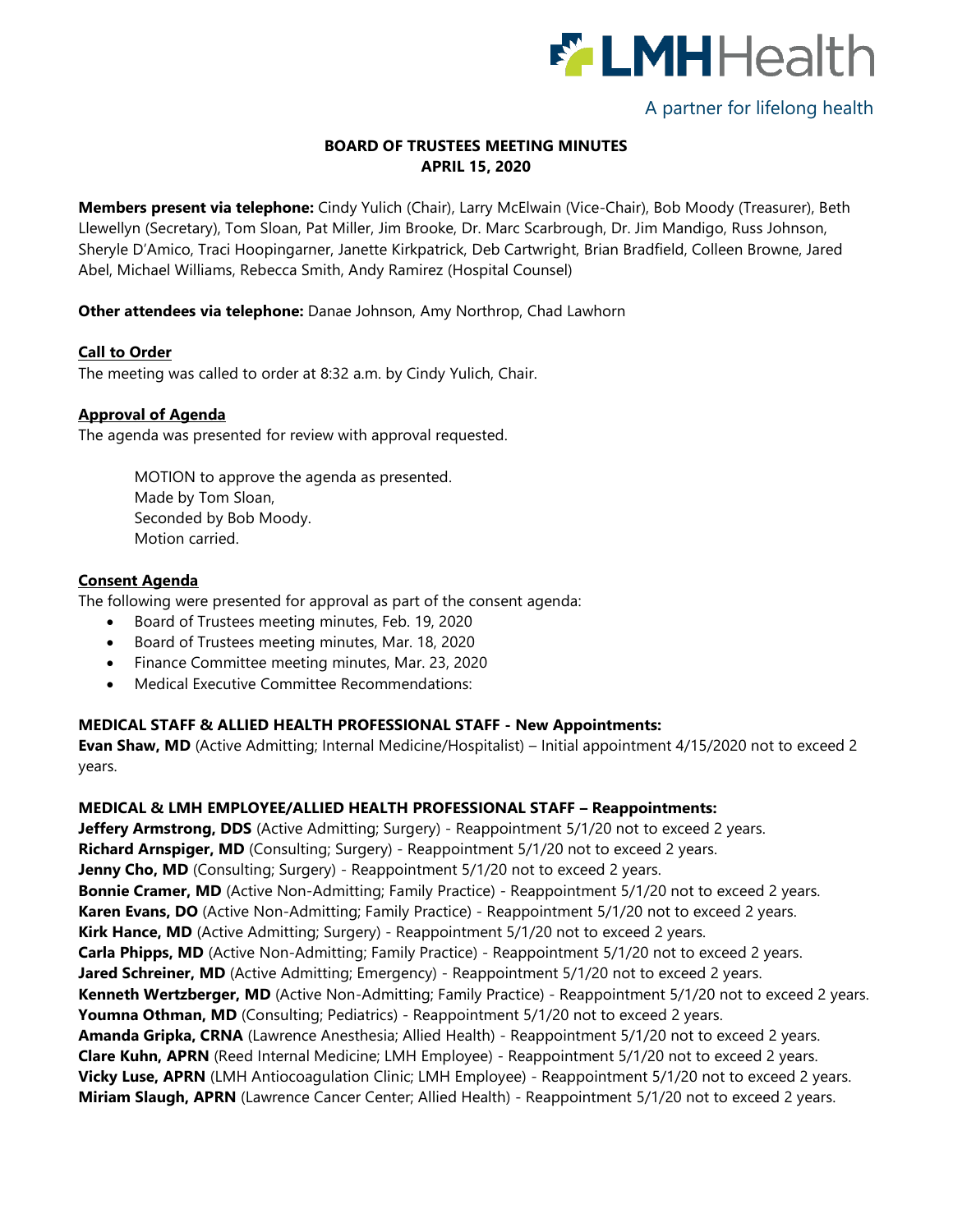

## **FOCUSED PRACTITIONER PRACTICE EVALUATIONS:**

**Cody Christline, DDS –** Active Admitting; Oral/Maxillofacial Surgery **–** Initial **Monica Blanton-Birzer, PA –** LMH Employee; LMH Spine Care **–** Initial

#### **PRIVILEGE &/or STATUS CHANGES & RESIGNATIONS:**

**Curtis Brown, MD -** Active Admitting; Ophthalmology – Resignation effective 3/20/2020. **Cecily Clark-Ganheart, MD -** Active Admitting; Maternal/Fetal – Resignation effective 3/1/2020 **Daniel Connelly, MD -** Active Admitting; Vascular Surgery – Resignation effective 3/26/2020 **Brent Finley, MD -** Active Admitting; Maternal/Fetal – Resignation effective 3/1/2020 **Dawn Jones, MD -** Active Admitting; General Surgery – Resignation effective 3/10/2020 **Amy Malphrus, MD -** Consulting; Neurology – Resignation effective 2/28/2020 **Kyle Miller, MD -** Active Admitting; Family Practice – Resignation effective 3/17/2020 **LaDona Schmidt, MD -** Active Non-Admitting; Family Practice – Resignation effective 4/7/2020 **Charles Yockey, MD -** Active Admitting; Pulmonary – Requests extension of LOA until 7/1/2020 **Anna Marshall, APRN -** LMH Employee; LMH Spine – Requests privilege additions of Surgical Tech/Surgical First Assist. FPPE: 5 patient files reviewed retrospectively **Douglas Newson, APRN -** AHP; Sunflower Neonatology – Resignation effective 2/15/2020. **Jessica Pedersen, APRN -** LMH Employee; WorkPlace Wellness – Resignation effective 12/31/2019 **StatRad** Resignations effective 3/19/2020: **Kavin Malhotra, MD**; **Kyle Miller, MD**; **Robert Baril, MD**; **Harold Bradfield, MD** & **Robert VanFleet, MD**

MOTION to approve the consent agenda Made by Bob Moody, Seconded by Tom Sloan. Motion carried.

#### **Chairperson of the Board Report**

 Cindy Yulich, Chair, expressed her thanks to the hospital staff for the hard work that they have done to prepared for COVID-19.

#### **Chief of Staff Report**

- Dr. Jim Mandigo, Chief of Staff, expressed his gratitude to the hospital's staff and physicians for their hard work and preparedness for COVID-19. The hospital is well position to handle the needs of the community as we navigate this time.
- Dr. Mandigo also announced a \$50,000 gift from the medical staff to the LMH Health Foundation's Help and Healing Fund

#### **CEO and Executive Team Report**

- **CEO Report:** Russ Johnson reported on refocusing the hospital's priorities for 2020 in response to COVID-19:
	- o Over the past three years, LMH Health has chosen to take bold steps to affirm our position as a leader in quality and affordable care.
	- o Through Destination Health, we developed a rapid cadence, advancing our organization through a number of notable achievements:
		- Significantly building our physician enterprise by 25% adding 30+ clinicians to the community in new and expanded specialties
		- **Expanding our ORs and building a new sterile processing center**
		- **Providing emergency behavioral healthcare**